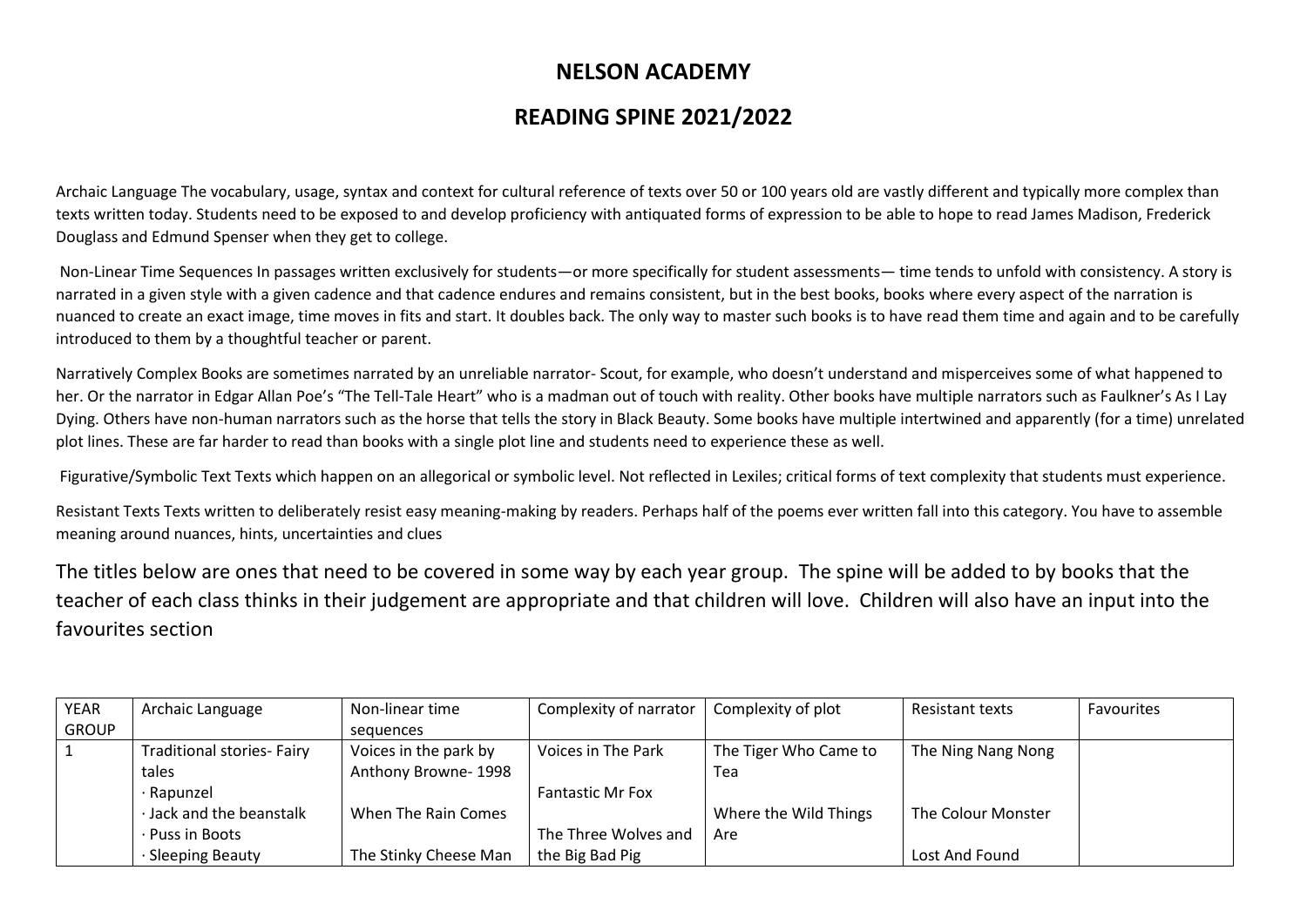|                | · Goldilocks and the Three   |                         |                                            | I do Not Mind You Winter        |                      |  |
|----------------|------------------------------|-------------------------|--------------------------------------------|---------------------------------|----------------------|--|
|                | <b>Bears</b>                 | Grandpa                 | Come Away from The                         | Wind                            | Wolves               |  |
|                |                              |                         | Water                                      |                                 |                      |  |
|                | The Three Billy Goats Gruff  | The Trouble With Trolls |                                            | Dinosaurs and all That          |                      |  |
|                | by Paul Galdone- 1974        |                         | The Very smart Pea &                       | Rubbish                         |                      |  |
|                | The Little Prince by Antoine |                         | The Princess to Be                         | The Building Boy                |                      |  |
|                | de Saint Exupery- 1943       |                         |                                            |                                 |                      |  |
|                | The Three Billy Goats Gruff  |                         |                                            |                                 |                      |  |
|                | by Paul Galdone- 1974        |                         |                                            |                                 |                      |  |
|                | The More it Snows by A.A     |                         |                                            |                                 |                      |  |
|                | Milne-1928                   |                         |                                            |                                 |                      |  |
|                | The Night Before Christmas   |                         |                                            |                                 |                      |  |
|                | by Clement Clarke Moore-     |                         |                                            |                                 |                      |  |
|                | 1823                         |                         |                                            |                                 |                      |  |
| $\overline{2}$ | The Magic Faraway Tree       | The Stinky Cheese Man   | <b>Fantastic Mr Fox</b>                    | Grandad's Island                | The Book With No     |  |
|                |                              |                         |                                            |                                 | Pictures             |  |
|                | The Cat in The Hat           | When The Rain Comes     | The Wolf story: What<br>really Happened to | Dinosaurs & All That<br>Rubbish | Tadpole's Promise    |  |
|                | The Boy Who Cries Wolf       |                         | Little Red Riding Hood                     |                                 |                      |  |
|                |                              |                         |                                            |                                 | The Colour Monster   |  |
|                | The Hair and The Tortoise    |                         | The True Story of the                      |                                 |                      |  |
|                |                              |                         | Three Little Pigs                          |                                 | Ning Nang Nong       |  |
|                | The Lion & The Mouse         |                         |                                            |                                 |                      |  |
|                |                              |                         | The Three Wolves and                       |                                 |                      |  |
|                | Rapunzel                     |                         | The Big Bad Pig                            |                                 |                      |  |
|                | The Owl & The Pussy Cat      |                         | The Day the Crayons                        |                                 |                      |  |
|                |                              |                         | Quit                                       |                                 |                      |  |
|                | The Night Before Christmas   |                         |                                            |                                 |                      |  |
| $\overline{3}$ | Charlotte's Web              | The Butterfly Lion      | Woof!                                      | <b>Revolting Rhymes</b>         | <b>Cloud Busting</b> |  |
|                | A Bear Called Paddington     |                         |                                            | The Tunnel                      |                      |  |
|                |                              |                         |                                            |                                 |                      |  |
|                |                              |                         |                                            | Duck's Ditty                    |                      |  |